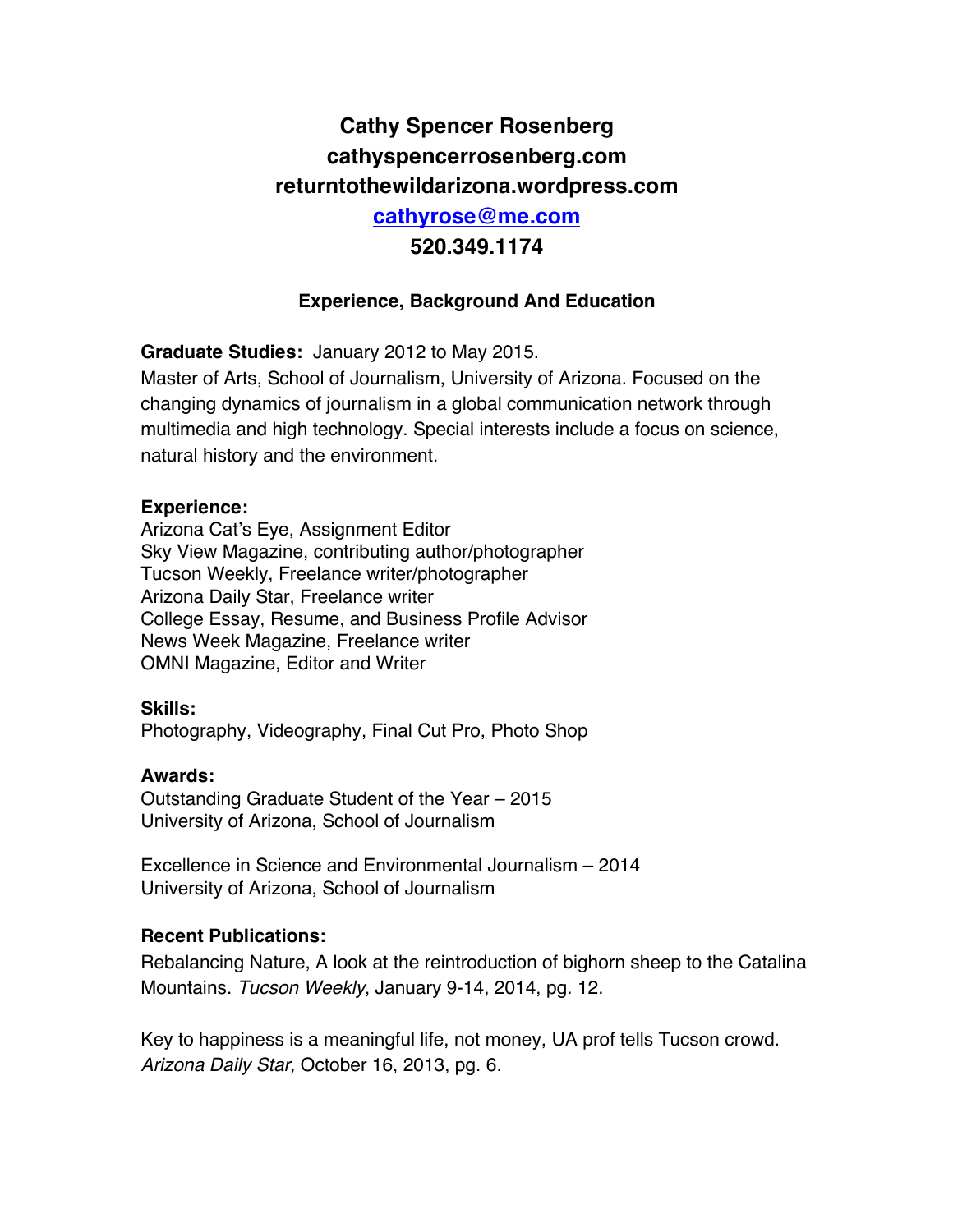Birding without fear. *Blue Guitar Magazine.* Spring 2014 Edition.

Arizona Public Media, A Birdwatcher's Haven. A video featuring the hummingbird haven at Paton's in Patagonia, Arizona.

**College Essay, Resume, and Business Profile Advisor**: 2008 to Present. Works with high school seniors as they prepare their essays for college applications. Helps professionals express their voice in each resume. Will help to distinguish what makes any organization or business stand out in their field.

# **Writer & Editor**:

OMNI Magazine: Author of feature articles including: *High-Tech Rescue of Endangered Species*, *Interview with Garret Hardin* – author of 'Tragedy of the Commons', *Interview with William Rathje –* innovative archeologist and garbologist.

Co-editor of the Body Column, a monthly column dedicated to health and medicine. Column topics include co-enzyme Q10, advances in medicine from NASA technology, sleep disturbances, new approaches to vaccines.

Editor and co-author of the First Word Column, a monthly opinion statement from a public figure of national or international prominence. Co-authors include Chinese dissident Fang Lizhi, Secretary Bruce Babbitt, Pulitzer Prize winning entomologist E.O. Wilson, playwright Arthur Miller, Vice-President Dick Cheney, AIDS virus co-discoverer Robert Gallo, internationally acclaimed Russian Poet Yevgeny Yevtushenko.

Editor and author of the Earth Column dedicated to innovative and complex environmental issues.

Concept and story development with OMNI's lead editorial team.

**Freelance Writer & Contributing Editor**, Newsweek Magazine Author and co-editor, *The Green Catalogue*, an annual supplement, offering innovative business approaches to environmental protection.

# **Assistant Editor**, OMNI Book

Chief of Research, *OMNI's Future Medical Almanac.* Analysis of book proposals, development of new book ideas.